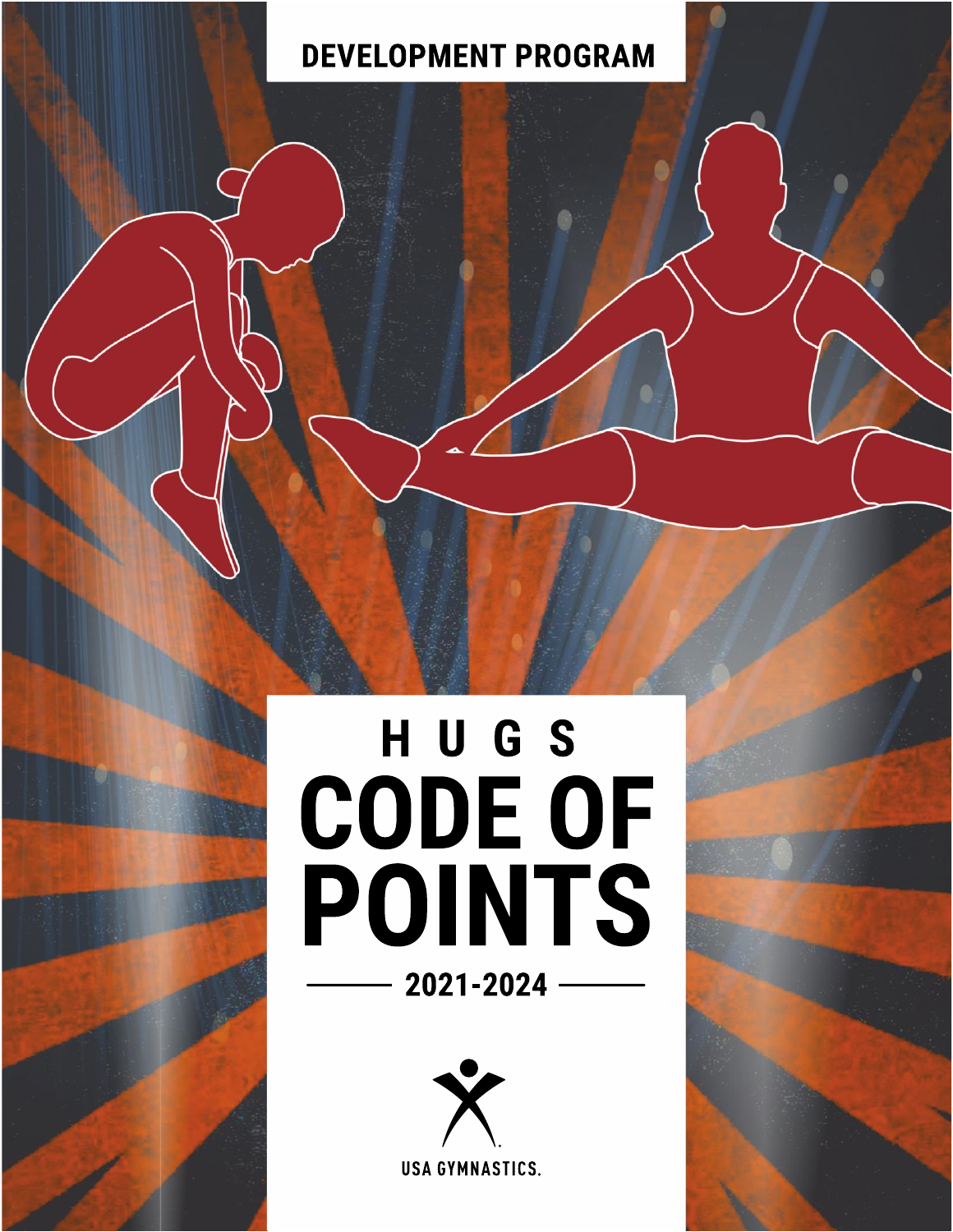# **HUGS Trampoline & Tumbling Code of Points**

### **General Information**

#### **1. Age Determination**

- 1.1. The age of the competitor as of December 31st of the current year will determine their competitive age group.
- 1.2. Age Groups

|           | Levels $1 - 4$ |
|-----------|----------------|
| 6 & Under | $16 - 21$      |
| $7 - 11$  | $22 - 29$      |
| $12 - 15$ | $30+$          |

1.3. Upon approval of the Meet Director and personal coach, an athlete may move up to the next older age group if he/she is the only athlete competing in his/her age group.

### **2. Rules**

2.1. If rule exceptions are not listed in the HUGS Code of Points, judges will refer to the respective Development Code of Points for rules.

# **3. Interruptions**

3.1. Routines are not interrupted at any level in the HUGS program.

# **4. Competition Cards**

- 4.1. Competition cards must be submitted to the Chair of the Panel prior to flight warm up. Elements should be listed in the order they are to be performed.
- 4.2. There is no penalty for changes to the competition card.

# **5. Chair of the Judges Panel Penalties**

Penalties are taken from the Total Score of the routine for: Missing requirements or routine infractions.

| 5.1. | The athlete performs elements not allowed at his/her level           |               |
|------|----------------------------------------------------------------------|---------------|
|      | per occurrence                                                       | 1.0           |
| 5.2. | A spot that facilitates the performance of an element,               |               |
|      | per occurrence                                                       | 0.5           |
| 5.3. | Exceeding the repetition of an element more than 3 times in a single |               |
|      | routine or over the two routines.                                    | $0.5^{\circ}$ |
| 5.4. | Trampoline                                                           |               |
|      | 5.4.1. Trampoline Level 3 - 4, athlete is touched by a push mat      | 1.0           |
| 5.5. | Tumbling                                                             |               |
|      | 5.5.1. Use of a panel mat at level 2 - 4                             | 1.O           |
| 5.6. | Double mini                                                          |               |
|      | 5.6.1. Level 1: Does not use a mounting aid                          |               |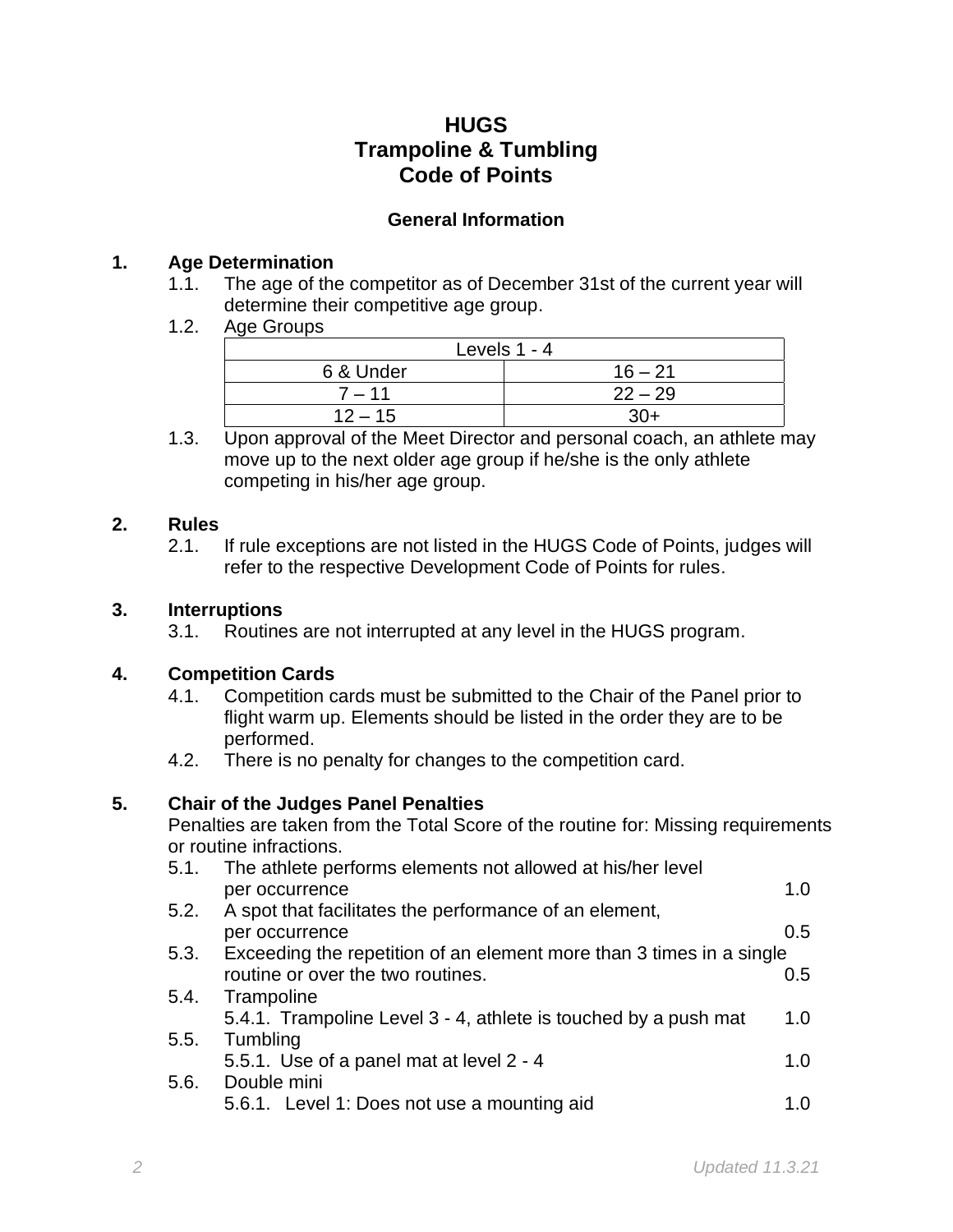| 5.6.2. Level 1: Does not perform a straight jump dismount          | 1.0           |
|--------------------------------------------------------------------|---------------|
| 5.6.3. Elements repeated more than three times within the          |               |
| two routines                                                       | $0.5^{\circ}$ |
| 5.6.4. Level 2: Does not begin with a run                          | 1.0           |
| 5.6.5. Level $3 - 4$ : Does not begin with run and hurdle prior to |               |
| Mounting the Double Mini                                           | 1.0           |
| 5.6.6. Level 4: Does not mount the Double Mini with two            |               |
| feet.                                                              | 1.0           |
| 5.6.7. Level $3 - 4$ : Performs straight jumps anywhere in the     |               |
| Routine (only taken once)                                          | 0.5           |
| 5.6.8. Level 4: dismount front somersault tuck is not spotted      | 1 በ           |

# **6. Spotting & Coaches Assistance**

- 6.1. For the safety of the gymnasts, spotting is permitted. If the spot facilitates the performance of the element a CJP penalty will be taken from the total score as per Rule 5.2.
- 6.2. Athletes will NOT receive a penalty if the coach provides visual or auditory assistance.
	- 6.2.1. Coaches are allowed to be on the end deck of the trampoline for athletes who need visual or auditory cues to help in the performance of their routine.
	- 6.2.2. Coaches are allowed to stand on the tumbling floor for athletes who need visual or auditory cue to help in the performance of their routine.
	- 6.2.3. Coaches are allowed to stand on the landing area of the double mini trampoline to assist with visual or auditory cues.
- 6.3. In Trampoline Levels 1 2, coaches are allowed to use a push mat with no penalty. In Levels 3 - 4, a push mat is not allowed and will receive a Chair of the Judges Panel penalty per Rule 5.4.

# **7. Scoring**

- 7.1. All disciplines will have two execution judges, with a possible total 20 pts for the execution score. Judges will take deductions for each element performed. Straight jumps will not be considered an element and will not be judged.
	- 7.1.1. **Trampoline:** The two E scores for the routine are added to any DD/Bonus awarded, for the valid Total Score.
		- $7.1.1.1$ .  $E + E + D$  Penalties = Total Score
	- 7.1.2. **Tumbling:**
		- 7.1.2.1. Levels 1 & 2 the two E scores for the routine are added to any DD/Bonus awarded, for the valid Total Score.  $E + E +$ D – Penalties = Total Score
		- 7.1.2.2. Levels 3 & 4 the two E scores are added to any DD/Bonus awarded, for the Valid Total score for each routine. The two routine totals are added together for the valid Total Score.
		- $7.1.2.3$ .  $F + F + D$  Penalties = Routine Total Score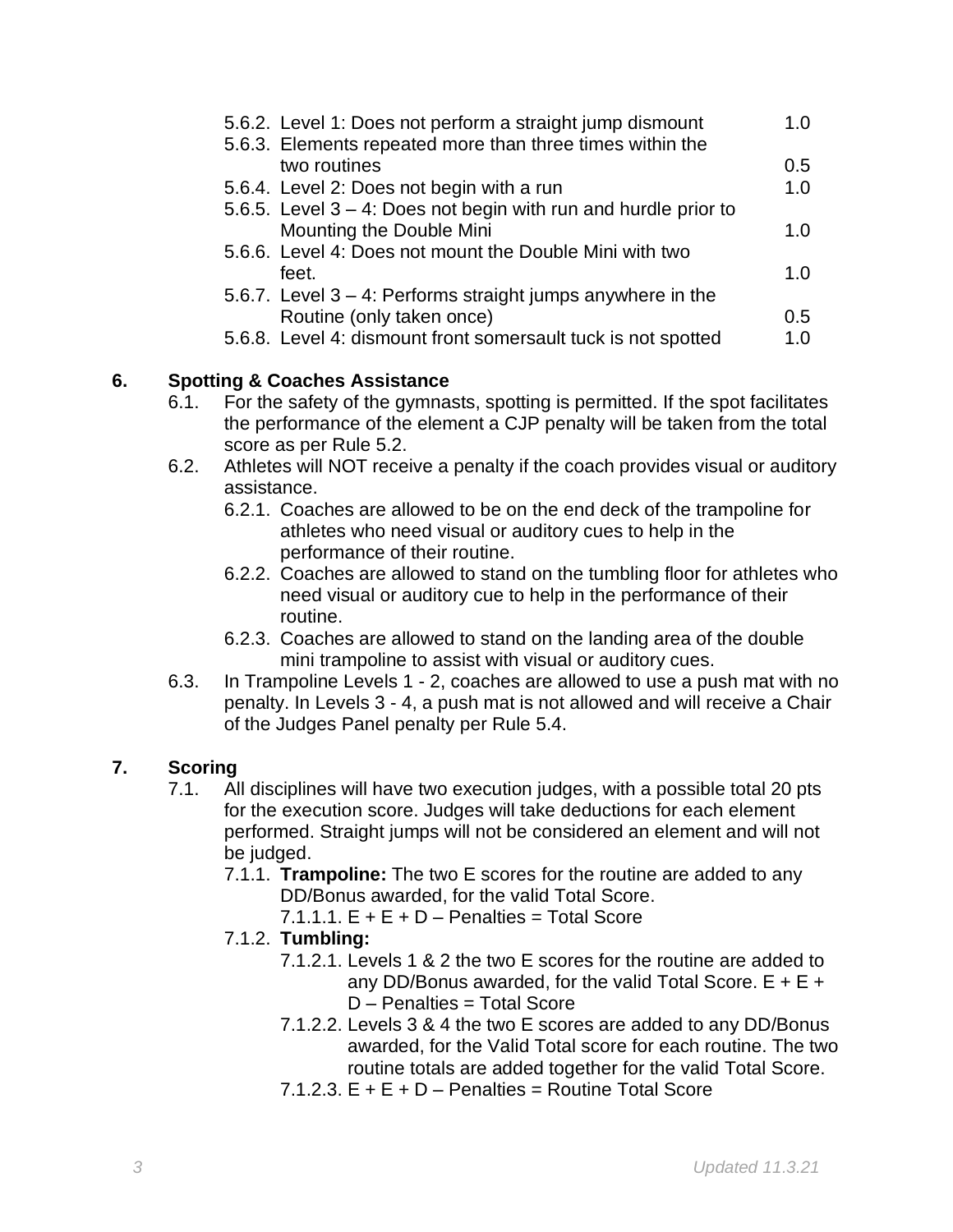$7.1.2.4. R1 + R2 = Total Score$ 

- 7.1.3. **Double Mini:** All levels, the two E scores are added to any DD/Bonus awarded, for the Valid Total score for each routine. The two totals are added together for the valid Total Score. 7.1.3.1.  $E + E + D$  – Penalties = Routine Total Score 7.1.3.2. R1 + R2 = Total Score
- 7.2. DD Bonus / Consecutive Elements
	- 7.2.1. The consecutive element bonus is awarded for the greatest number of consecutive elements performed. For example, on trampoline, if an athlete performs two consecutive elements, does extra straight jump, and then performs three consecutive elements, the bonus is awarded for the three consecutive elements.
		- 7.2.1.1. Trampoline and Double Mini, the consecutive element bonus is awarded when the athlete performs the routine with no straight jumps in between elements.
		- 7.2.1.2. Tumbling, the consecutive elements bonus is awarded when:
			- 7.2.1.2.1. The athlete does not take two or more steps between elements
			- 7.2.1.2.2. Does not have a long pause between elements (two or more seconds)
- 7.3. Ties
	- 7.3.1. Ties will not be broken; athletes will be awarded the same place for total scores that are identical.

#### **8. Competition**

- 8.1. Awards
	- 8.1.1. HUGS athletes should be awarded immediately following their competition.
	- 8.1.2. Special awards are at the discretion of the Meet Director.
- 8.2. Entry Fees
	- 8.2.1. Recommendation for entry fees to be between \$25 \$50 for all Local competitions. However, entry fees are at the discretion of the Meet Director and must be posted in the competition directives.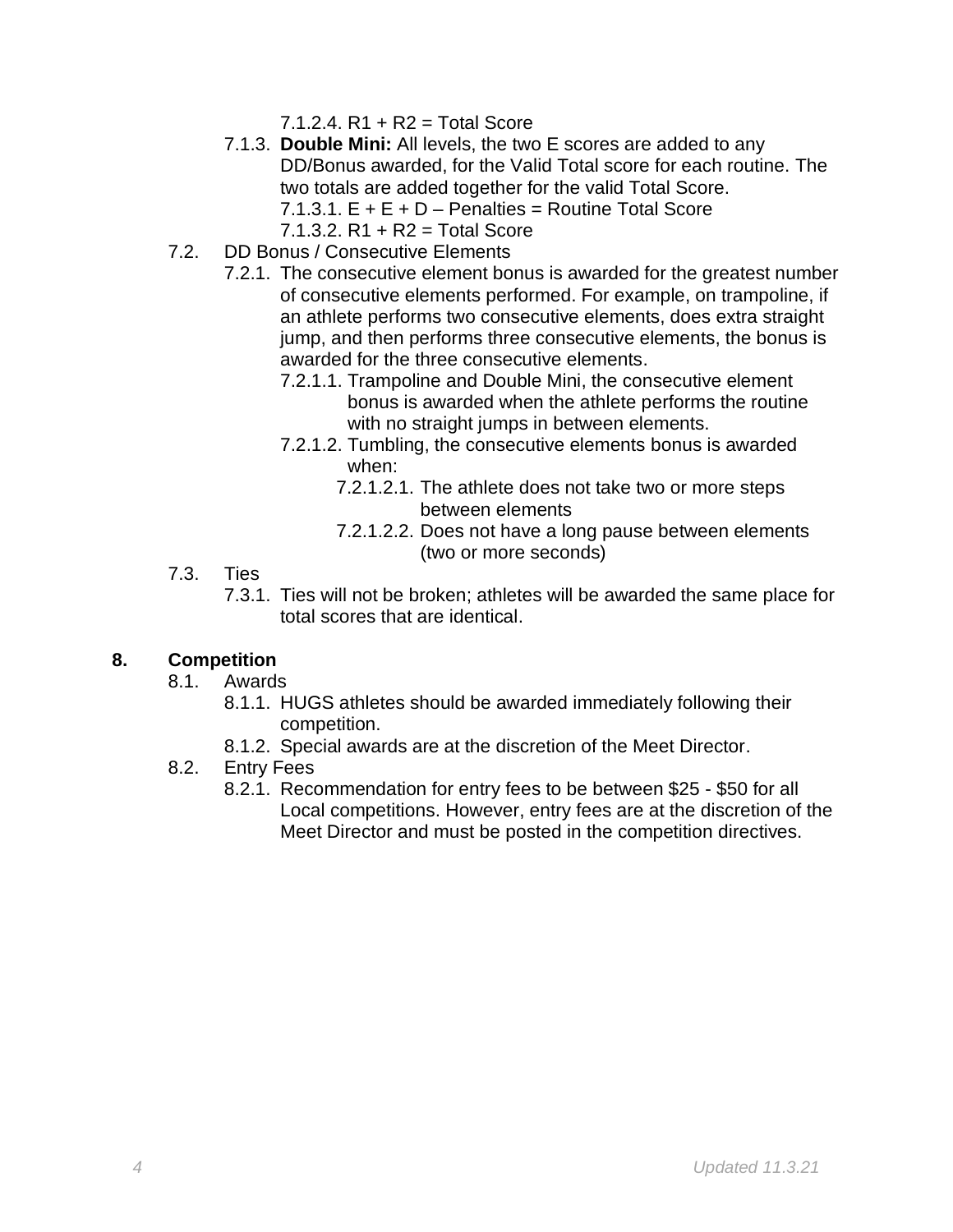#### **TRAMPOLINE**

#### **1. General Information**

- 1.1. All routines are scored out of 10.0 pts.
- 1.2. Routines may not be interrupted.<br>1.3. Straight jumps are not considered
- Straight jumps are not considered an element and will not be judged.
- 1.4. Straight jumps will not interrupt the routine for all levels.
- 1.5. Landing deductions will be applied per Rule 3.

#### **2. DD Bonus / Consecutive Elements**

2.1. Consecutive element bonus will be awarded for the greatest number of consecutive elements performed.

| # of<br><b>Consecutive</b><br><b>Elements</b> | Level 1 | Level 2 | Level 3 | Level 4 | <b>Bonus</b> |
|-----------------------------------------------|---------|---------|---------|---------|--------------|
| າ                                             | Χ       | Χ       | Χ       | Χ       | 1.0          |
| 3                                             | Χ       | Χ       | Χ       | Χ       | 2.0          |
|                                               | Χ       | Χ       | Χ       | Χ       | 3.0          |
| 5                                             | Χ       | Х       | Χ       | Χ       | 4.0          |
| 6                                             |         | Χ       | Х       | Х       | 5.0          |
|                                               |         | Х       | Χ       | Χ       | 6.0          |
| 8                                             |         | Χ       | Χ       | Χ       | 7.0          |
| 9                                             |         | Χ       | Χ       | Χ       | 8.0          |
|                                               |         | χ       | Χ       | Х       | 9.0          |

#### **3. Landing Deductions**

All landing deductions will be applied to routines in all disciplines and levels where the following infractions occur.

|    | 3.1. | After landing, touching the bed with one or both hands               | 0.5 |
|----|------|----------------------------------------------------------------------|-----|
|    | 3.2. | If the hands are used to support the whole body without support      |     |
|    |      | of the feet.                                                         | 1.0 |
|    | 3.3. | Touching or stepping on anything other than the trampoline bed.      | 0.5 |
|    |      |                                                                      |     |
|    | 3.4. | After landing, touching with or falling to the knees, hands & knees, |     |
|    |      | front, back or seat on the trampoline bed.                           | 1.0 |
|    | 3.5. | Landing or falling outside the trampoline bed or leaving the         |     |
|    |      | trampoline area. (See Guide to Judging)                              | 1.0 |
|    |      |                                                                      |     |
|    |      |                                                                      |     |
| 4. |      | <b>Chair of the Judges Panel Penalties</b>                           |     |
|    | 4.1. | Repeats an element more than three times within a routine            | 0.5 |
|    | 4.2. | Level $3 - 4$ Does not perform elements from the correct preceding   |     |
|    |      | element                                                              | 1.0 |
|    |      |                                                                      |     |
|    | 4.3. | Level 3 & 4 touched by a spotter mat                                 | 1.0 |
|    | 4.4. | Performs elements not allowed at that level, per occurrence          | 1.0 |
|    | 4.5. | A spot that facilitates the performance of an element                | 0.5 |
|    |      |                                                                      |     |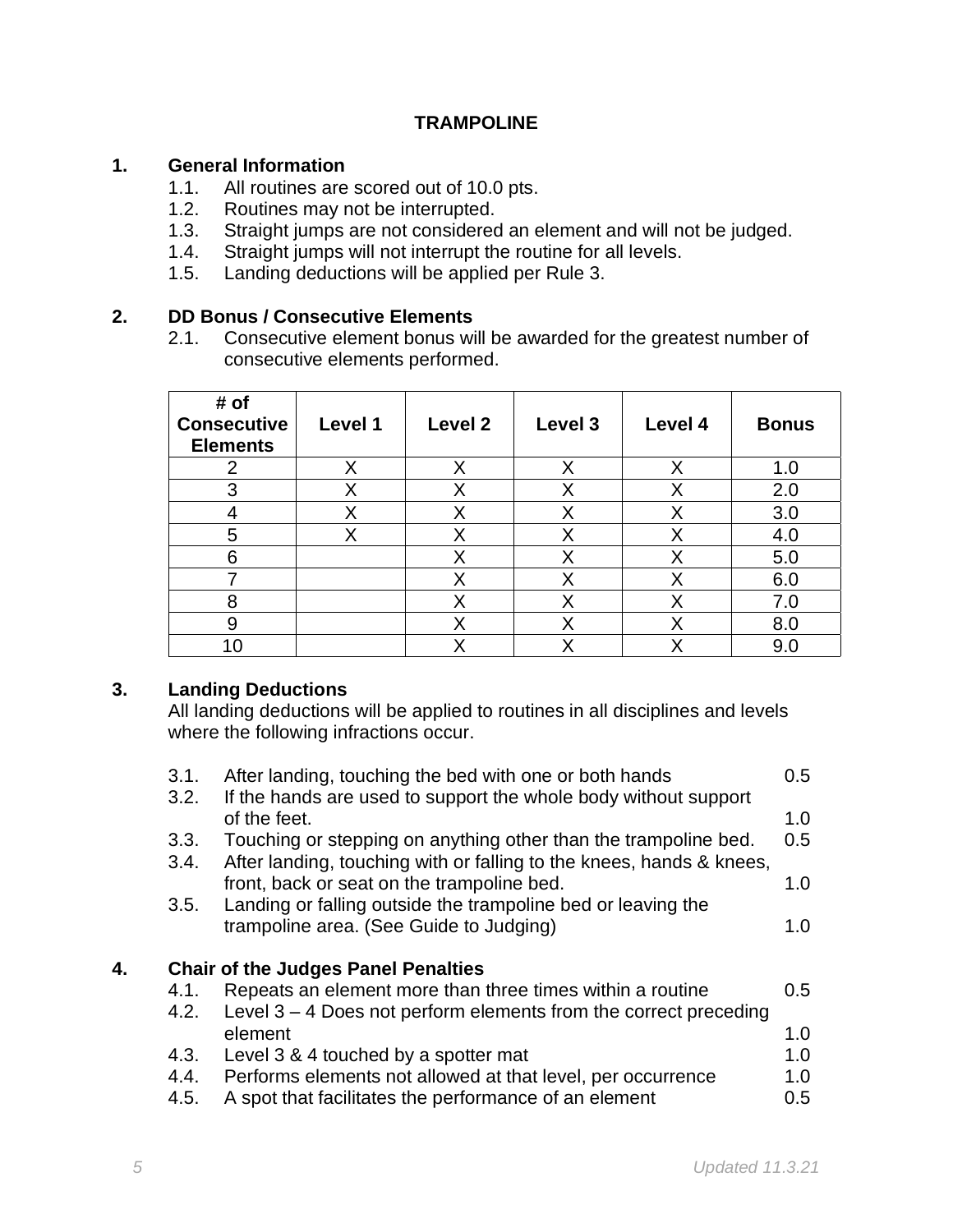4.6. Does not perform elements from the correct preceding element 1.0

#### **Trampoline Levels 1 – 4**

# **1. Level 1: One 5-Element Routine**

- 1.1. Routine is scored out of 10.0 pts.
- 1.2. Judges will judge the first five elements performed.
- 1.3. Athletes may only perform elements listed in Rule 1.8.
- 1.4. Unlimited straights jumps are allowed between elements with no penalty.
- 1.5. Repetition of an element up to three times is allowed without penalty. 1.5.1. A Chair of the Judges Panel penalty will be taken from the total
	- score for elements repeated more than three times.
- 1.6. Push mats are allowed with no penalty.
- 1.7. Landing deductions will apply when applicable.
- 1.8. Allowable Elements
	- Jump 1/<sub>2</sub> turn
	- Return to feet
	- Seat drop
	- Straddle jump
	- Tuck Jump

#### **2. Level 2: One 10 – Element Routine**

- 2.1. Routine is scored out of 10.0 pts.
- 2.2. Judges will judge the first 10 elements performed.
- 2.3. Athletes may only perform elements listed in Rule 2.9.
- 2.4. Unlimited straights jumps are allowed between elements with no penalty.
- 2.5. Repetition of an element up to three times within a routine is allowed without penalty.
	- 2.5.1. A Chair of the Judges Panel penalty will be taken from the total score for elements repeated more than three times within a routine.
- 2.6. Push mats are allowed with no penalty.
- 2.7. Elements not performed with the correct preceding element will incur a 1.0 penalty taken from the total score as per rule 4.6.
- 2.8. Landing deductions will apply when applicable.
- 2.9. Allowable Elements
	- Hands and knees drop,  $\frac{1}{2}$  front to back drop (180 $\degree$  forward rotation)
	- Hands and knees drop, front drop
	- Jump 1/2 turn
	- Jump full turn
	- Pike jump
	- Return to feet
	- Seat drop
	- Seat drop, hands and knees drop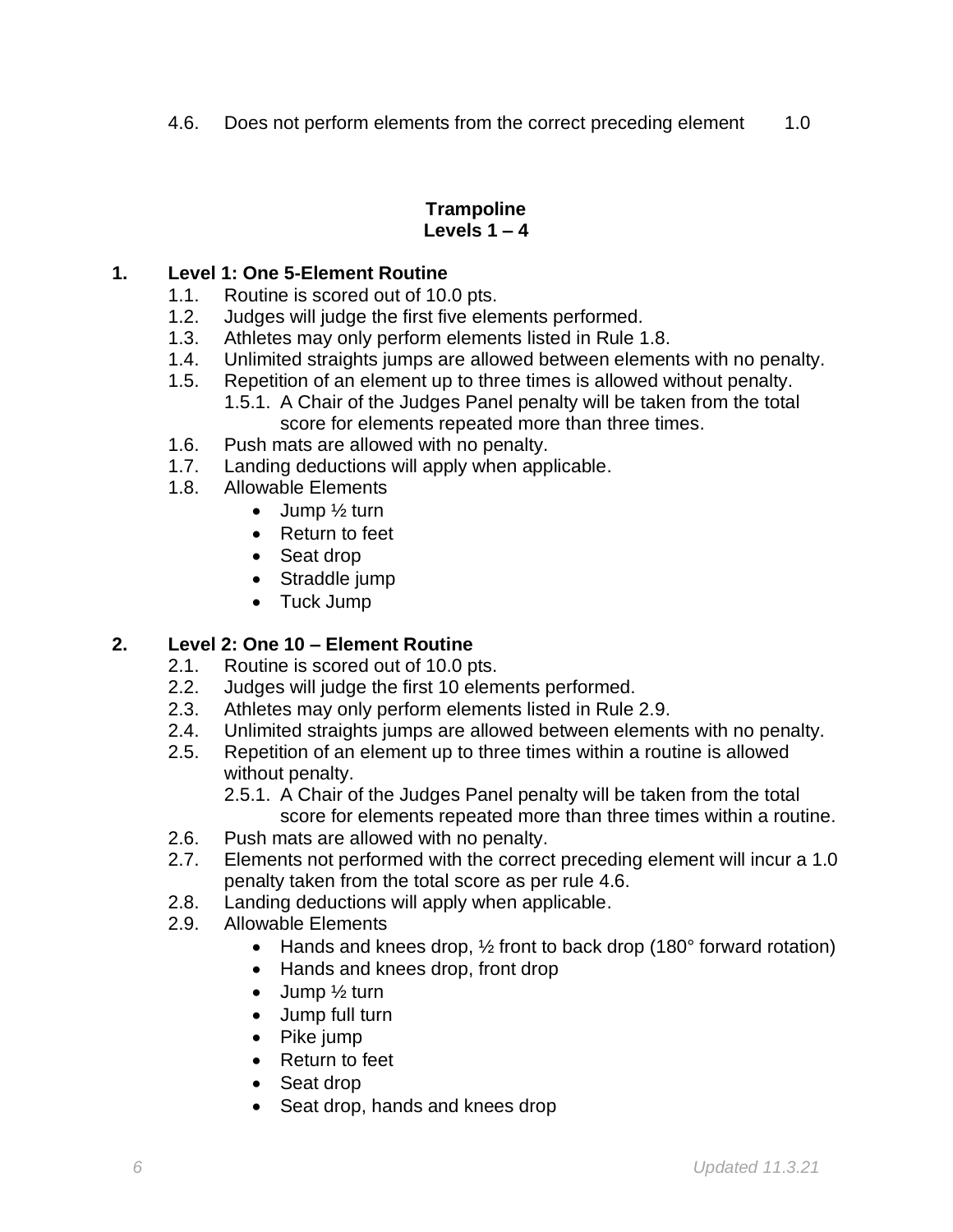- Seat drop 1/2 turn seat drop
- Straddle jump
- Tuck jump

# **3. Level 3: One 10 – Element Routine**

- 3.1. Routine is scored out of 10.0 pts.
- 3.2. Judges will judge the first ten elements performed.
- 3.3. Athletes may only perform elements listed in Rule 2.9.
- 3.4. Unlimited straights jumps are allowed between elements with no penalty.
- 3.5. Repetition of an element up to three times is allowed without penalty. 3.5.1. A Chair of the Judges Panel penalty will be taken from the total score for elements repeated more than three times as per Rule 4.1.
- 3.6. Push mats are allowed but will incur a penalty of 1.0 as per Rule 4.3.
- 3.7. Elements not performed from the correct element will incur a 1.0 penalty, taken from the total score.
- 3.5. Landing deductions will apply when applicable.
- 3.9. Allowable Elements
	- Back drop
	- **Hands and knees drop,**  $\frac{1}{2}$  **front to back drop (180** $\degree$  **forward rotation** to back)
	- $\blacksquare$  Hands and knees drop,  $\frac{3}{4}$  front to feet
	- Hands and knees drop front drop  $\blacksquare$
	- Jump ½ turn  $\blacksquare$
	- Jump full turn  $\mathbf{u}$  .
	- Pike jump
	- **Return to feet**
	- Seat drop
	- **Seat drop, hands and knees drop**
	- $\blacksquare$   $\frac{1}{2}$  turn seat drop
	- Straddle jump
	- **Tuck Jump**

# **4. Level 4: One 10 – Element Routine**

- 4.1. Routine is scored out of 10.0 pts.
- 4.2. Judges will judge the first ten elements performed.
- 4.3. Athletes may only perform elements listed in Rule 4.8.
- 4.4. Unlimited straights jumps are allowed between elements with no penalty.
- 4.5. Repetition of an element up to three times is allowed without penalty.
	- 4.5.1. A Chair of the Judges Panel penalty will be taken from the total score for elements repeated more than three times.
- 4.4. Push mats are allowed but will incur a penalty of 1.0.
- 4.6. Elements not performed with the correct preceding element will incur a 1.0 penalty taken from the total score.
- 4.7. Landing deductions will apply when applicable.
- 4.8. Allowable Elements
	- Back drop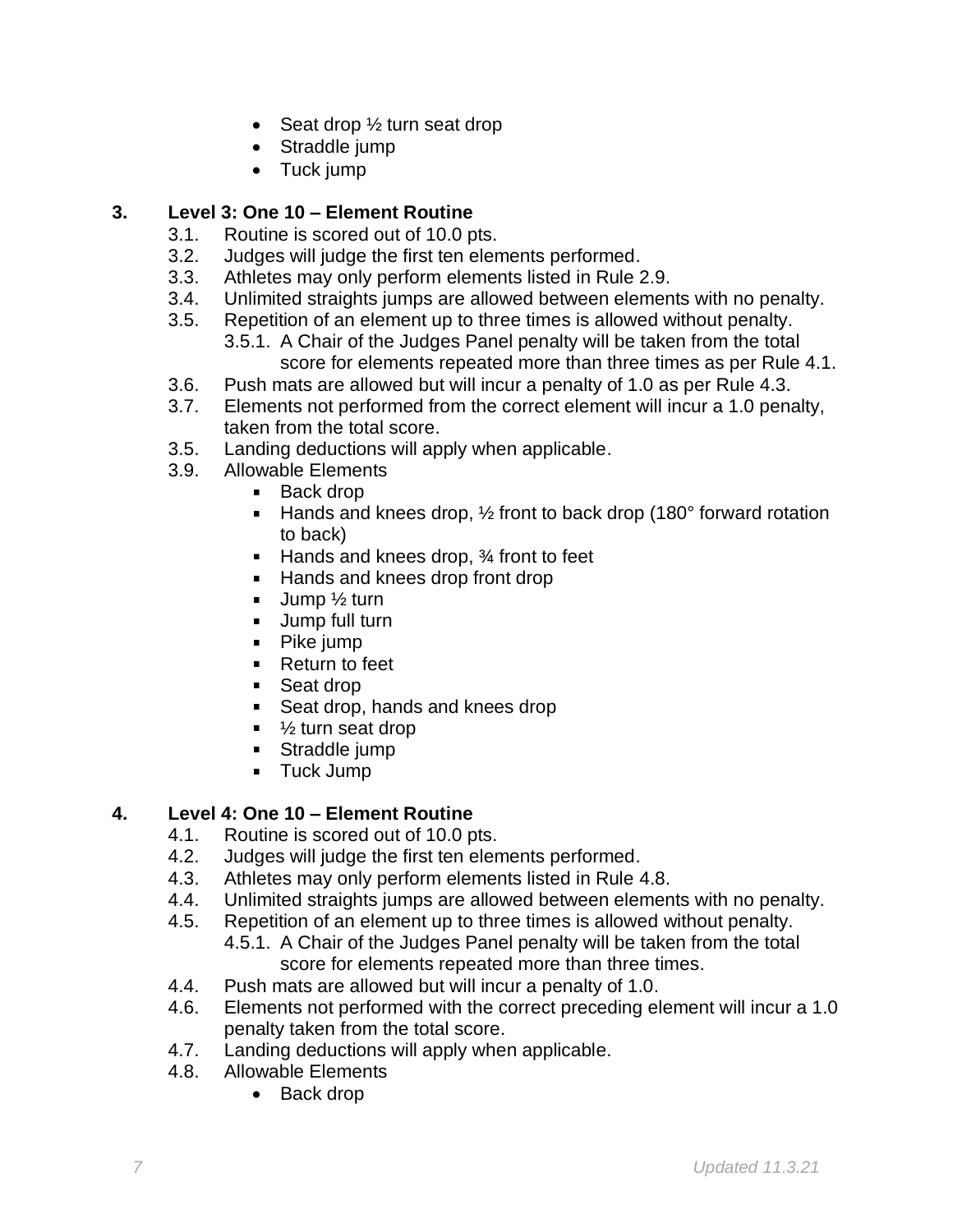- Back drop pull over free
- Back somersault tuck
- Front somersault tuck
- Hands and knees drop, front drop \*\*
- Hands and knees drop, ½ front to back (180° forward rotation)
- Hands and knees drop, 34 front to feet
- Jump 1/2 turn
- Jump full turn
- Pike jump
- Return to feet
- Seat drop
- 1/<sub>2</sub> turn seat drop
- Seat drop, hands and knees drop
- Seat drop 1/2 turn seat drop
- Straddle jump
- Tuck jump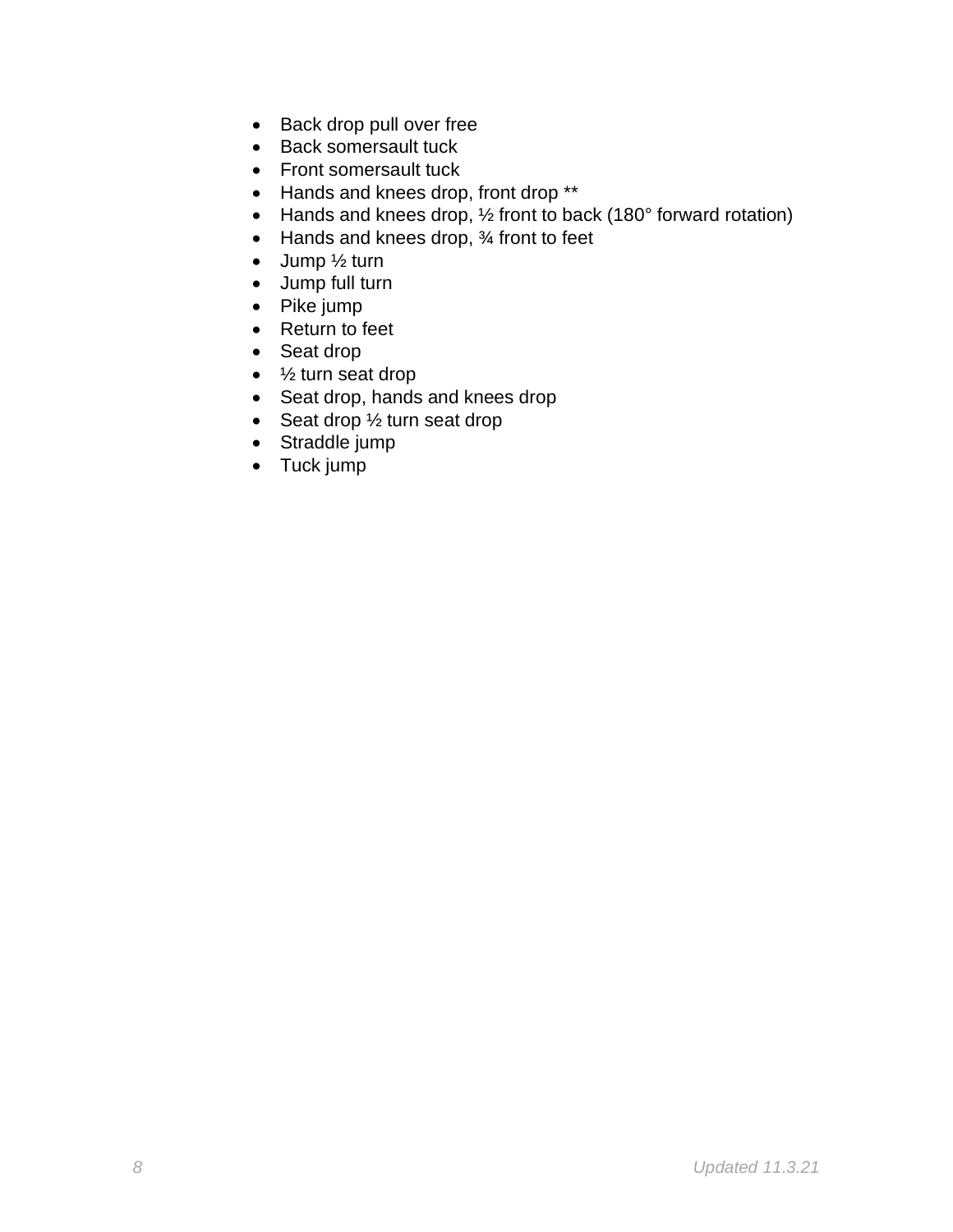#### **TUMBLING**

#### **1. General Information**

- 1.1. All routines are scored out of 10.0 pts.
- 1.2. Routines may not be interrupted.
- 1.3. Use of a panel mat:
	- 1.3.1. Is allowed at level 1 without penalty
		- 1.3.2. Is allowed at level 2-4 but will incur a Chair of Judges penalty as per Rule 4.1.2.

### **2. DD Bonus / Consecutive Elements**

2.1. Consecutive Element bonus will be awarded for the greatest number of consecutive elements performed.

| # of<br>element | Level 1 | Level 2 | Level 3 | Level 4 | <b>Bonus</b> |
|-----------------|---------|---------|---------|---------|--------------|
|                 |         |         |         |         |              |
|                 |         |         |         |         | z.u          |
|                 |         |         |         |         | 3.0          |
|                 |         |         |         |         |              |

# **3. Landing Deductions**

All landing deductions will be applied to routines in all disciplines and levels where the following infractions occur.

|    | 3.1. | After landing, touching the tumbling track/zone/area with one or<br>both hands.                                        | 0.5 |
|----|------|------------------------------------------------------------------------------------------------------------------------|-----|
|    | 3.2. | If the hands are used to support the whole body without the<br>support of the feet.                                    | 1.0 |
|    | 3.3. | After landing, falling to the knees, hands & knees, seat, front or<br>back on the tumbling track or landing area/zone. | 1.0 |
|    | 3.4. | After landing on the tumbling track/zone/area, leaving<br>3.4.1. The tumbling track/zone/are, or touching outside the  |     |
|    |      | Tumbling track/zone/are with any part of the body.                                                                     | 1.0 |
|    | 3.5. | Assistance from a spotter after landing.                                                                               | 1.0 |
| 4. |      | <b>Chair of the Judges Penalties</b>                                                                                   |     |
|    | 4.1. | Elements repeated more than three times within the same routine.                                                       | 0.5 |
|    | 4.2. | Level $2 - 4$ use of a panel mat                                                                                       | 1.0 |
|    | 4.3. | Performs elements not allowed at that level, per occurrence                                                            | 1.0 |

4.4. A spot that facilitates the performance of an element 0.5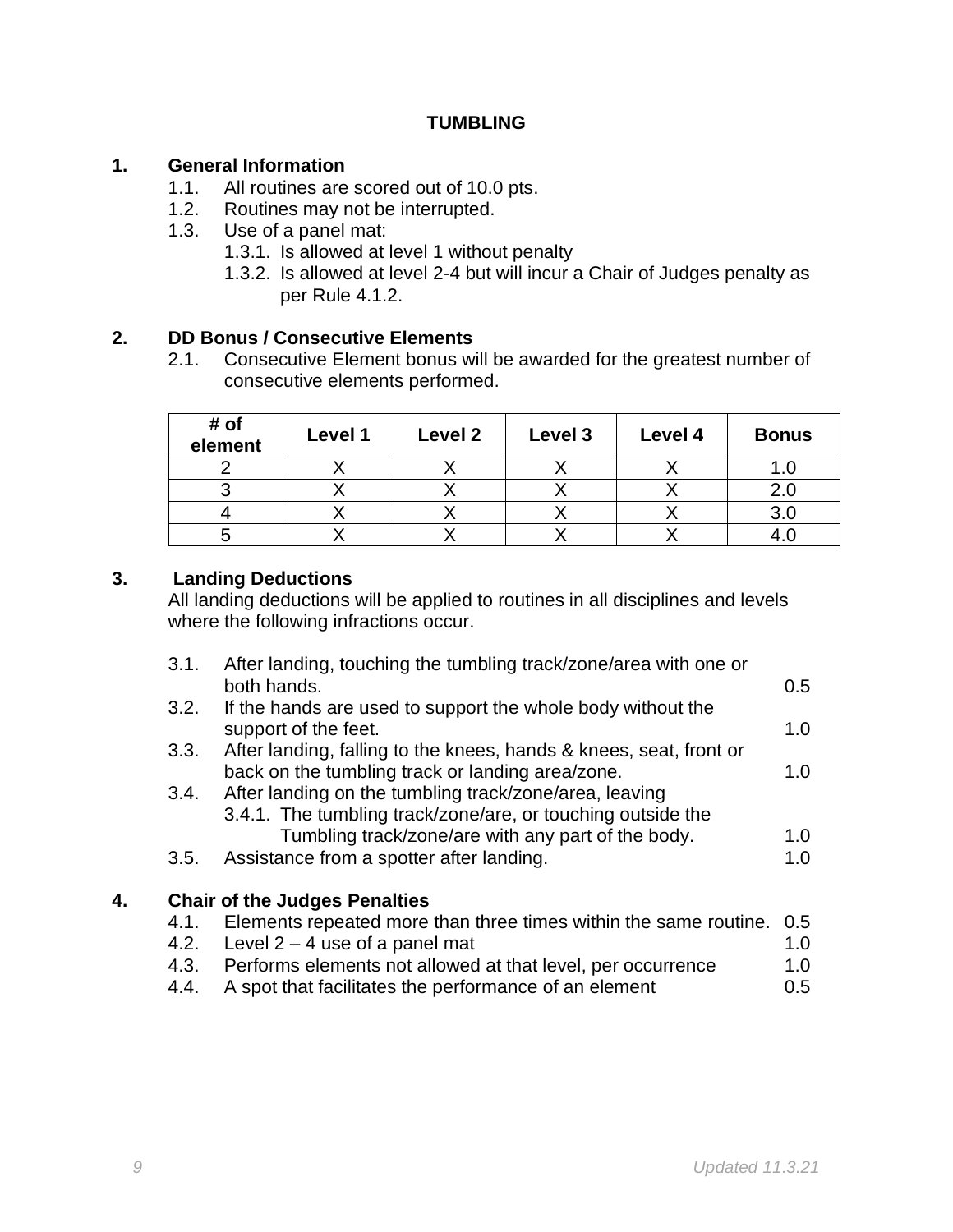#### **TUMBLING Levels 1 – 4**

# **1. Level 1: One 5-Element Routine**

- 1.1. Routine is scored out of 10.0 pts.
- 1.2. Judges will judge the first five elements performed.
- 1.3. Athletes may only perform elements listed in Rule 1.7.
- 1.4. Repetition of an element up to three times is allowed without penalty. 1.4.1. A Chair of the Judges Panel penalty will be taken from the total score for elements repeated more than three times.
- 1.5. Use of a panel mat is allowed without penalty.
- 1.6. Landing deductions will apply when applicable.
- 1.7. Allowable Elements
	- Bear walk
	- Candle stick
	- Cartwheel
	- Front roll tuck or pike
	- Inch worm
	- Jump 1/2 turn
	- Jump to squat
	- Lunge-hold 3 seconds
	- Rebound stick
	- Scale (T hold or lever)

# **2. 2. Level 2: One 5 – Element Routine**

- 2.1. Routine is score out of 10.0 pts.
- 2.2. Judges will judge the first five elements performed.
- 2.3. Athletes may only perform elements listed in Rule 2.7.
- 2.4. Repetition of an element up to three times is allowed without penalty. 2.4.1. A Chair of the Judges Panel penalty will be taken from the total score for elements repeated more than three times.
- 2.5. Use of a panel mat is allowed, but will incur a 1.0 penalty.
- 2.6. Landing deductions will apply when applicable.
- 2.7. Allowable Elements
	- Back roll straddle  $\blacksquare$
	- Back roll tuck  $\mathbf{r}$
	- Bridge hold 3 seconds
	- **Candle stick**
	- **Cartwheel**
	- Front roll straddle
	- Front roll tuck or pike  $\mathbf{r}$
	- **Handstand feet together step down**
	- $\mathbf{u}$  . Jump ½ turn
	- Jump full turn $\blacksquare$  .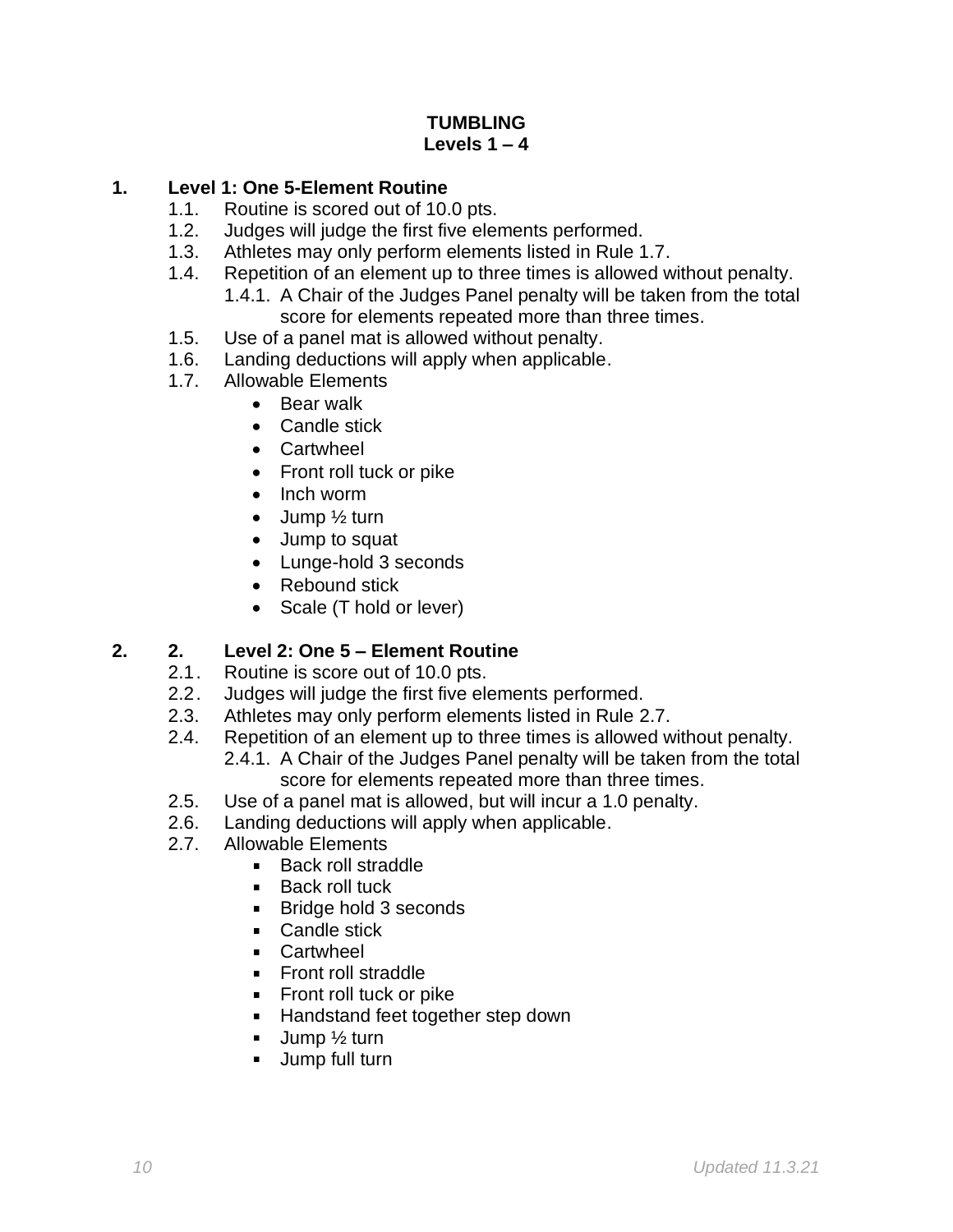# **3. Level 3: Two 5 – Element Routines**

- 3.1. Routines are scored out of 10.0 pts.
- 3.2. Judges will judge the first five elements performed.
- 3.3. Athletes may only perform elements listed in Rule 3.7.
- 3.4. Repetition of an element up to three times is allowed without penalty.
	- 3.4.1. A Chair of the Judges Panel penalty will be taken from the total score for elements repeated more than three times.
- 3.5. Use of a panel mat is allowed, but will incur a 1.0 penalty.
- 3.6. Landing deductions will apply when applicable.
- 3.7. Allowable Elements
	- Backbend
	- Back walkover
	- Back roll free
	- Cartwheel
	- Cartwheel step-in
	- Front straddle roll
	- Front walkover
	- Handstand forward roll
	- Handstand to bridge, stand up ( two-elements)
	- Kickover
	- One arm cartwheel
	- Roundoff

# **4. Level 4: Two Routines (3 or 5 Elements in Each)**

- 4.1. Routines are scored out of 10.0 pts.
- 4.2. Judges will judge the first three or five elements performed.
- 4.3. Athletes may only perform elements listed in Rule 4.8.
- 4.4. Repetition of an element up to three times is allowed without penalty.
	- 4.4.1. A Chair of the Judges Panel penalty will be taken from the total score for elements performed more than three times within a routine as per Rule 4.1.
- 4.5. A Chair of the Judges Panel penalty of 1.0 will be taken from the total Score for the use of a panel mat,
- 4.6. May repeat the same routine for both routine 1 and routine 2.
- 4.7. Landing deductions will apply when applicable.
- 4.8. Allowable Elements
	- Back handspring (maximum of three per routine)
	- Power hurdle
	- Roundoff
	- Rebound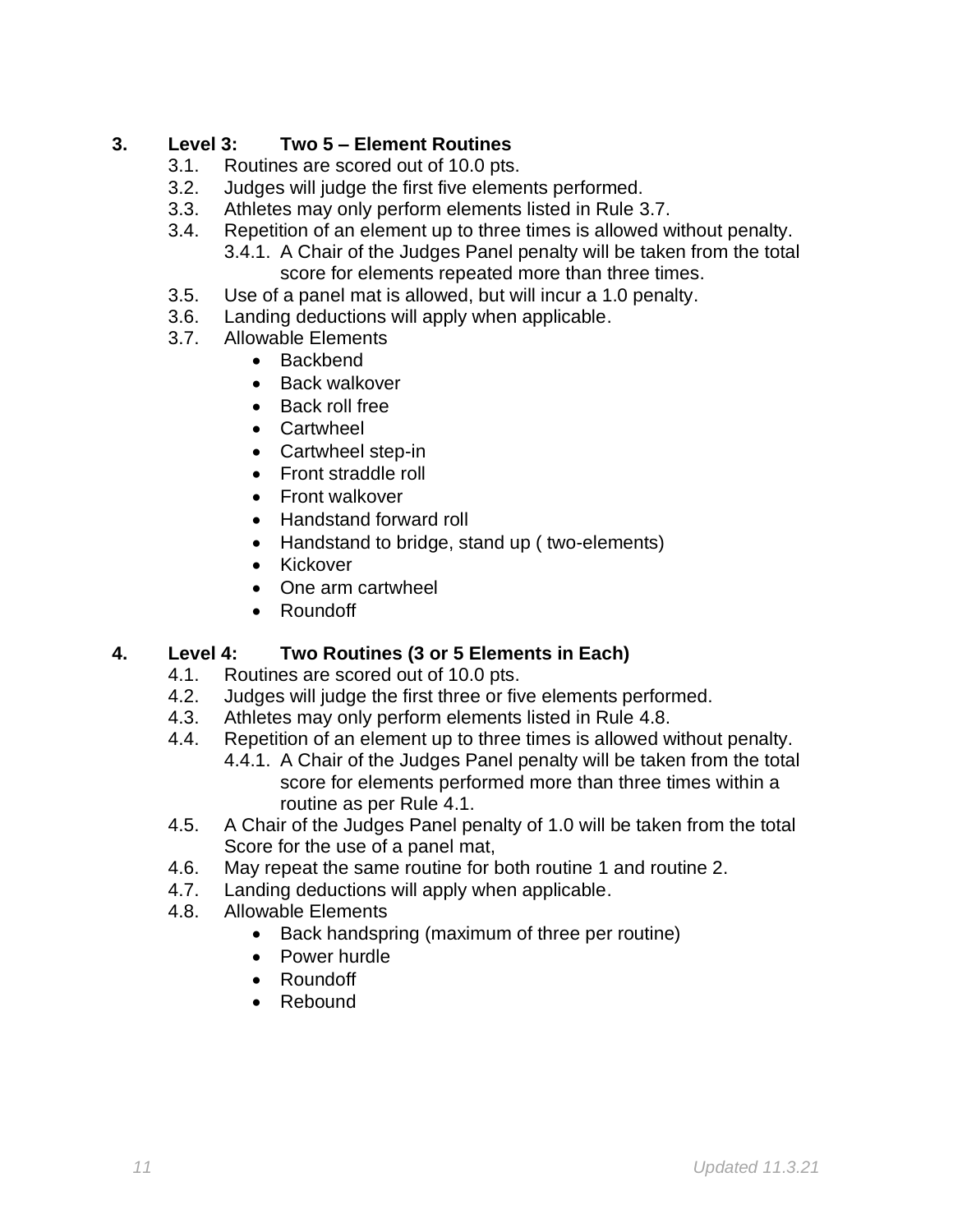# **DOUBLE MINI TRAMPOLINE**

#### **1. General Information**

- 1.1. All routines are scored out of 10.0 pts.
- 1.2. Routines may not be interrupted.
- 1.3. Straight jumps will not interrupt the routine, but may incur a penalty.
- 1.4. Landing deductions will be applied to all routines per Rule 3.
- 1.5. Spotting is permitted. A spot that facilities the performance of an element will receive a Chair of the Judges panel penalty of 0.5 per occurrence.
- 1.6. Matting aids are allowed at all levels without penalty.

#### **2. DD Bonus / Consecutive Elements**

2.1. Consecution Element bonus will be awarded for the greatest number of consecutive elements performed within a routine.

| # of<br><b>Elements</b> | $\textcolor{blue}{\mathsf{\sim}$ evel 1 | <b>Level 2</b> | Level 3 | Level 4 | <b>Bonus</b> |
|-------------------------|-----------------------------------------|----------------|---------|---------|--------------|
|                         |                                         |                |         |         |              |

#### **3. Landing Deductions**

All landing deductions will be applied to routines in all disciplines and levels where the following infractions occur.

| 3.1. | After landing, touching the double mini trampoline or landing                                                                                |     |
|------|----------------------------------------------------------------------------------------------------------------------------------------------|-----|
|      | zone/area with one or both hands                                                                                                             | 0.5 |
| 3.2. | If the hands are used to support the whole body without the                                                                                  |     |
|      | support of the feet.                                                                                                                         | 1.0 |
| 3.3. | After landing, touching with or falling to the knees, hands and                                                                              |     |
|      | knees, seat, front or back on the landing zone/area.                                                                                         | 1.0 |
| 3.4. | After landing in the landing zone/are, leaving the landing zone/area,<br>or touching outside the landing zone/area with any part of the body |     |
|      | or falling against the double mini trampoline (See Guide to Judging) 1.0                                                                     |     |
| 3.5. | Assistance from a spotter after landing                                                                                                      | 1.0 |
|      | 4. Chair of the Judges Panel Penalties                                                                                                       |     |
| 4.1. | Elements repeated more than three times.                                                                                                     | 0.5 |
| 4.2. | Spotting that facilitates the performance of an element                                                                                      |     |
|      | Per occurrence                                                                                                                               | 0.5 |
| 4.3. | Performs elements not allowed at that level, per occurrence                                                                                  | 1.0 |
| 4.4. | Level 1: does not perform a straight jump dismount                                                                                           | 1.0 |
| 4.5. | Level 1: does not use a mounting aid to mount the Double Mini                                                                                |     |
|      | Trampoline                                                                                                                                   | 1.0 |
| 4.6. | Level 2: does not begin with a run                                                                                                           | 1.0 |
| 4.7. | Level 3: performs more than 3 straight jumps between elements                                                                                | 0.5 |
| 4.8. | Level $3 - 4$ routine does not begin with a run, hurdle                                                                                      |     |
|      | prior to mounting the Double Mini (See Guide to Judging)                                                                                     | 1.0 |
| 4.9. | Level 4: does not mount the Double Mini Trampoline with two                                                                                  |     |
|      | feet.                                                                                                                                        | 1.0 |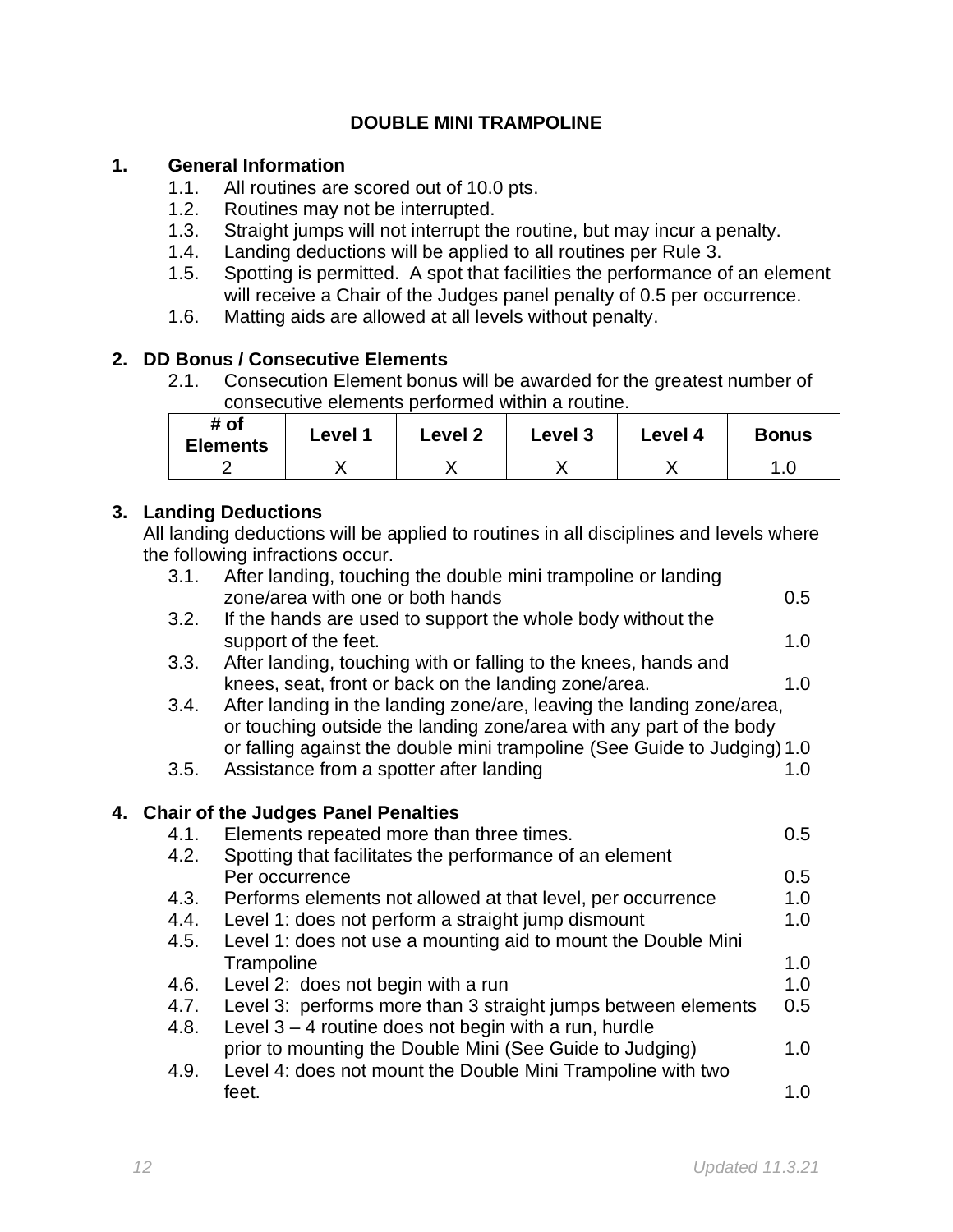| 4.10. Level 4: performs straight jumps anywhere in the       |               |
|--------------------------------------------------------------|---------------|
| routine (only taken once)                                    | $0.5^{\circ}$ |
| 4.11. Level 4: dismount front somersault tuck is not spotted | 1.0           |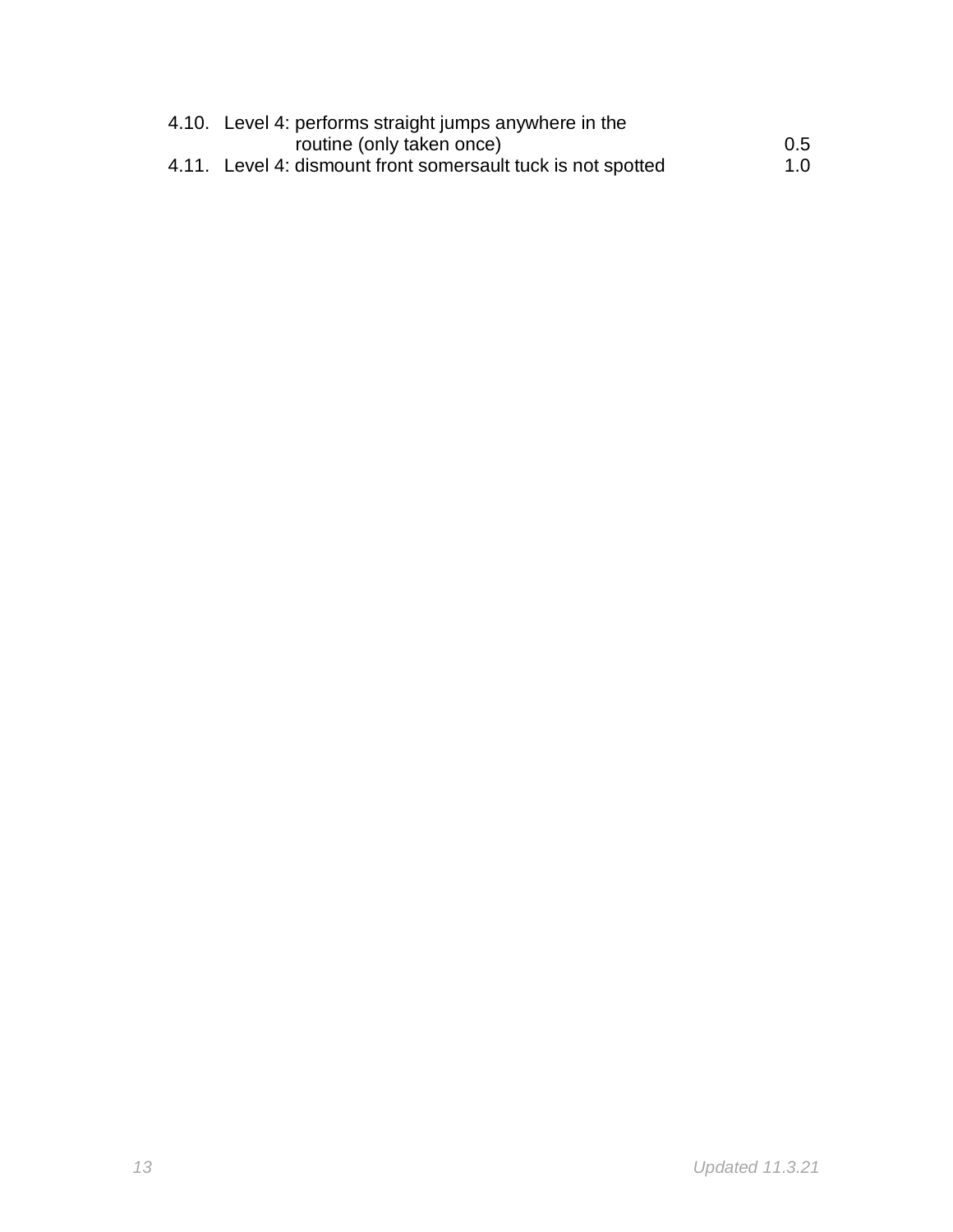#### **DOUBLE MINI TRAMPOLINE Level 1 – 4 Routine Requirements**

#### **1. Level 1: Two 1 – Element Routines**

- 1.1. Routines are scored out of 10.0 pts. Judges will judge the first element performed.
- 1.2. Mounting aid required.
- 1.3. Dismount straight jump required. Must be spotted.
- 1.4. All elements are spotter elements, with the exception of the dismount straight jump (which is not judged).
- 1.5. Athletes may only perform elements listed in Rule 1.11.
- 1.6. Repetition of an element up to three times between the two routines is allowed without penalty.
	- 1.6.1 Repetitions are determined by the element not the phase of the routine.
	- 1.6.2 A Chair of the Judges Panel penalty will be taken from the total score for elements repeated more than three times over the two routines as per Rule 4.1.
- 1.7. Unlimited straight jumps are allowed between elements with no penalty.
- 1.8. Coach may assist the athlete to mount the Double Mini with no penalty.
- 1.9.1 Landing deductions will apply when applicable.
- 1.10. Allowable Elements
	- Dismount straight jump (element is not judged)
	- Pike jump
	- Straddle jump
	- Tuck jump

# **2. Level 2: Two 2 – Element Routines**

- 2.1. Routines are scored out of 10.0 pts.
- 2.2. Judges will judge the first two elements performed.
- 2.3. Athletes may only perform elements listed in Rule 2.8.
- 2.4. Routine must begin with a run, the athlete may stop and step up to the Double Mini without penalty.
- 2.5. Repetition of an element up to three times over the two routines is allowed without penalty.
	- 2.5.1. Repetitions are determined by the element not the phase of the routine.
	- 2.5.2. A Chair of the Judges Panel penalty will be taken from the total score for elements repeated more than three times over the two routines.
- 2.6. Mounting aids are allowed without penalty.
- 2.7. Unlimited straight jumps are allowed between element with no penalty.
- 2.8. Straight jumps used as a dismount are allowed and are judged as a valid element.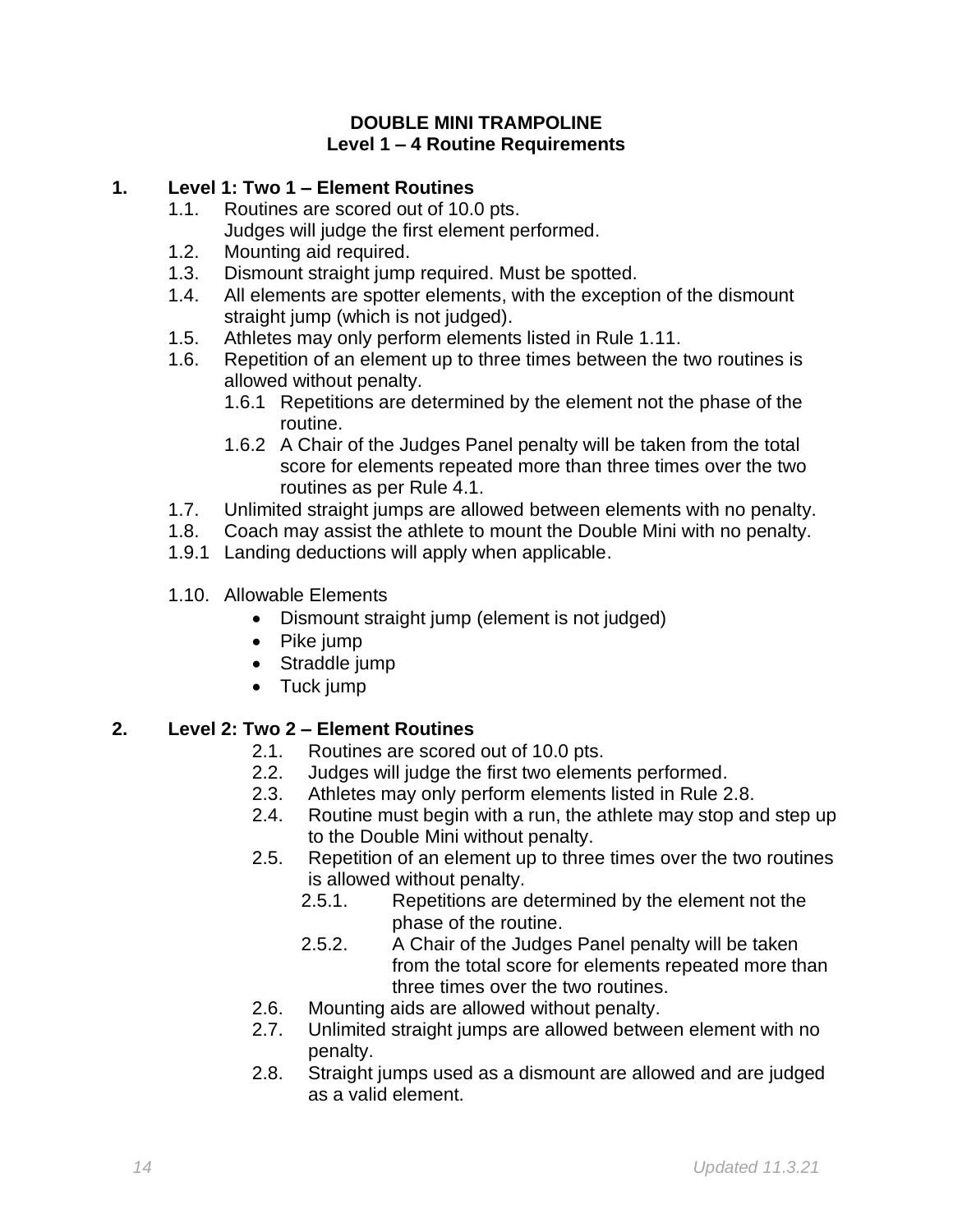- 2.9. Spotting permitted on dismount with no penalty.
- 2.10. Landing deductions per Rule 3 will apply when applicable.
- 2.11. Allowable Elements
	- Dismount straight jump
	- Pike jump
	- Straddle jump
	- Tuck jump

#### **3. Level 3: Two 2 – Element Routines**

- 3.1. Routines are scored out of 10.0 pts, both mounter or spotter routines are allowed.
- 3.2. Judges will judge the first two elements performed.
- 3.3. Athletes may only perform elements listed in Rule 3.11.
- 3.4. Routine must begin with a run and a hurdle. Athlete may stop and step up to the Double Mini without penalty. Routines that do not begin with a run will incur a Chair of the Judges Panel penalty.
- 3.5. Maximum of three straight jumps between elements allowed without penalty.
- 3.6. Straight jumps used as a dismount are allowed and are judged as a valid element.
- 3.7. Repetition of an element up to three times over the two routines is allowed without penalty.
	- 3.7.1. Repetitions are determined by the element not the phase of the routine**.**
	- 3.7.2. A Chair of the Judges Panel penalty will be taken from the total score for elements repeated more than three time.
- 3.8. Mounting aids are allowed without penalty.
- 3.9. Spotting permitted on dismount with no penalty.
- 3.10. Landing deductions will apply when applicable.
- 3.11. Allowable Elements
	- Dismount straight jump
	- Jump 1/2 turn
	- Pike jump
	- Straddle jump
	- Tuck jump

#### **4. Level 4: Two 2 – Element Routines**

- 4.1. Routines are scored out of 10.0 pts, both mounter or spotter routines are allowed.
- 4.2. Judges will judge the first two elements performed.
- 4.3. Athletes may only perform elements listed in Rule 4.11.
- 4.4. Routine must begin with a run and a hurdle.
- 4.5. Must mount the Double Mini with two feet.
- 4.6. Straight jumps are not allowed in any phase of the routine.